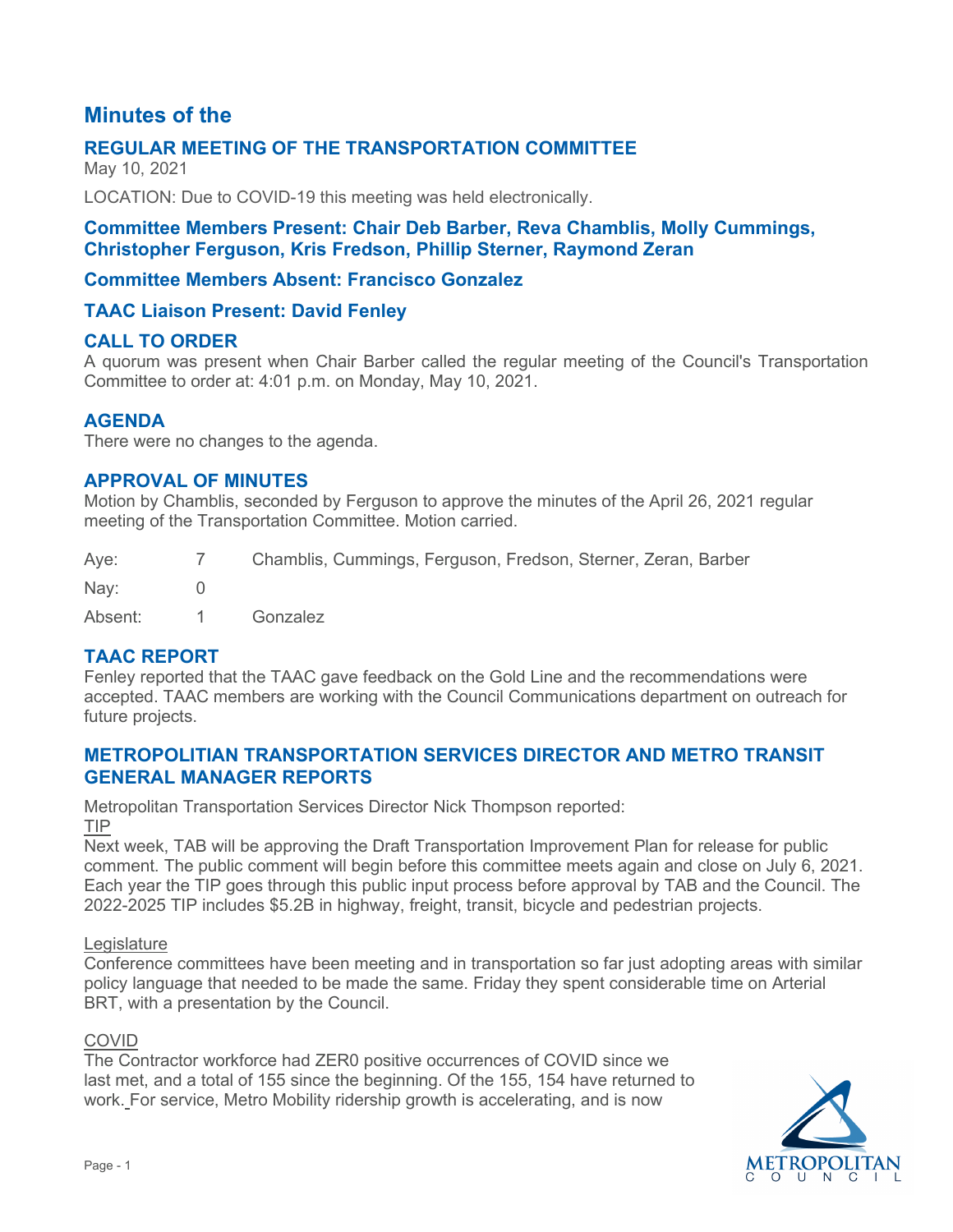above **65% of pre-COVID levels**, and Health Care essential worker trips remain at about 50% of peak levels. Transit Link has not remains stable at 50% of pre-COVID levels. Along with Metro Transit, we continue to offer free rides to Metro Mobility customers who are signed up to receive the COVID vaccine at the new Mn State Fair FEMA vaccine that opened two weeks ago. We are also connecting customers at other locations around the Metro.

#### Metro Transit General Manager Wes Kooistra reported:

#### COVID Cases at Metro Transit

Metro Transit has had a total of 425 employees who have tested positive for COVID since the start of the pandemic. Since the last Transportation Committee meeting on April 26, we've had 13 employees test positive for COVID. We continue to monitor cases by location, and we are not seeing any hotspots or patterns. We are not experiencing any operational impacts due to employees having COVID or needing to quarantine.

#### Adjusting to Governor's Announcement on Ending COVID Restrictions

Last Thursday, the Governor announced his plans to turn the dial regarding COVID restrictions. We will continue to work with the Minnesota Department of Health to determine next steps regarding what these changes mean for capacity limits on our vehicles as well as other COVID restrictions and changes related to return-to-office procedures, public access to facilities, special event protocols, etc. One challenge is that the federal mask mandate has been extended to September 13, meaning we will need to continue to require masks on board even after the statewide mask mandate ends by or before July 1.

#### Adjusting to Governor's Announcement on Ending COVID Restrictions

The mobile vaccination unit buses we developed in partnership with Minnesota Department of Health are operating 4 days/week with up to 4 buses each day. The first outstate vaccine bus caravan will start next week in the central MN communities of Long Prairie, Clarissa, Bertha, and Staples. We are thankful to have Operator James Yang and Assistant Manager Mary Johnson who were eager to raise their hand and will be representing Metro Transit in this important work.

### **BUSINESS**

#### **Consent Items:**

Motion was made by Cummings, seconded by Fredson and carried, to approve the following consent items:

| Aye: |  | Chamblis, Cummings, Ferguson, Fredson, Sterner, Zeran, Barber |  |  |  |
|------|--|---------------------------------------------------------------|--|--|--|
|      |  |                                                               |  |  |  |

Nay: 0

Absent: 1 Gonzalez

1. **2021-112 SW:** 2021-2024 TIP Amendment for MVTA: Burnsville Bus Garage Expansion

Motion: That the Metropolitan Council adopt an amendment to the 2021-2024 TIP to add a project expanding MVTA's Burnsville Bus Garage.

2. **2021-113 SW:** 2021-2024 TIP Amendment: Farebox Replacement for Metro Transit, Metropolitan Council, and Suburban Providers

Motion: That the Metropolitan Council adopt an amendment to the 2021-2024 TIP to add two projects replacing the fareboxes for Metro Transit, Metropolitan Council, and Suburban provider bus fleets.

#### **Non-Consent Items:**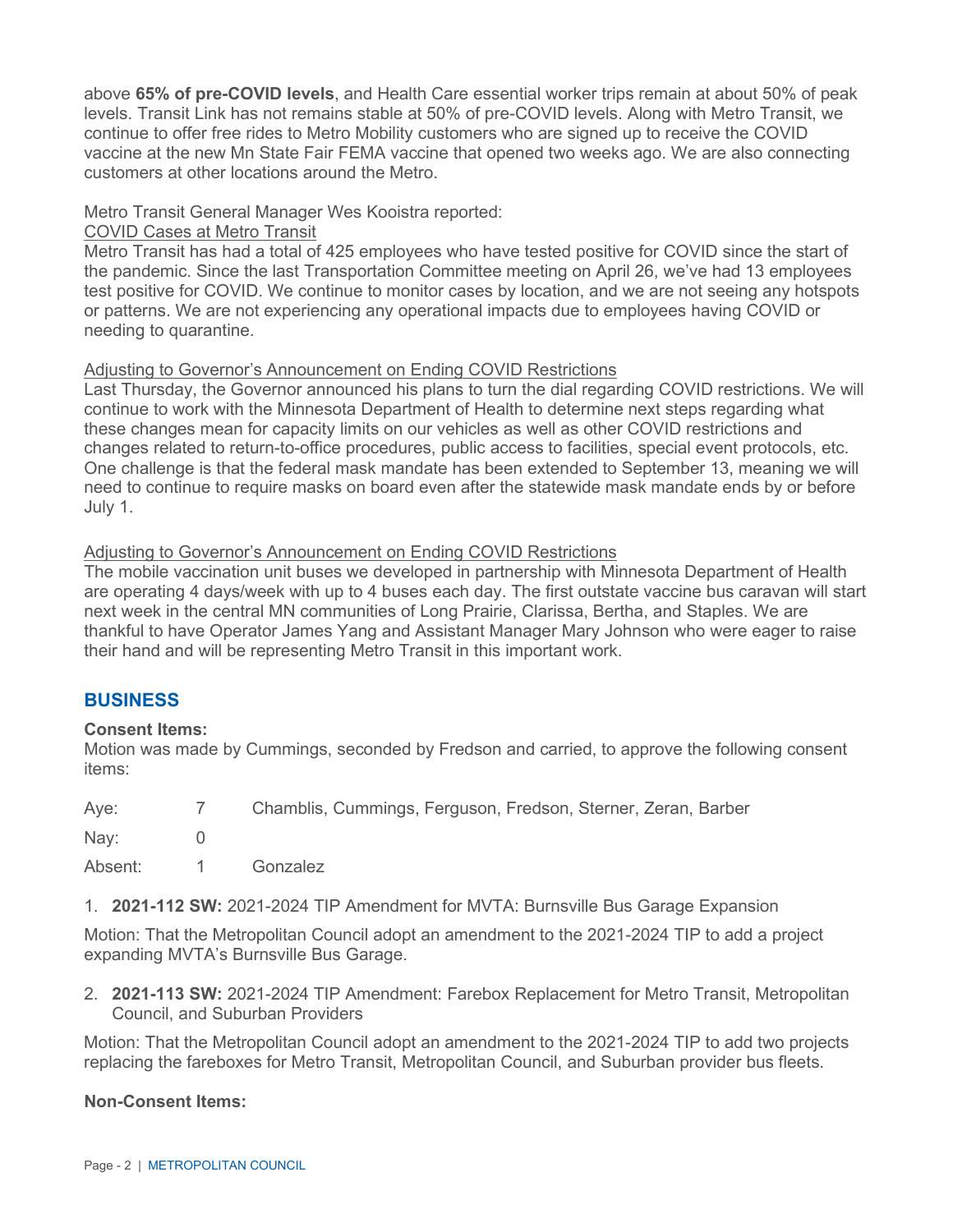1. **2021-107:** Metro Transit Bus Diesel Fuel Supply-2021, Contract 21P062 Metro Transit Warranty, Contracts, and Analysis Manager Abel Mumbi presented this item.

Chamblis asked about the location of the company. Chamblis brought up the size and demographic profile of the lowest responsible and responsive bidders.

Motion by Cummings, seconded by Zeran:

That the Metropolitan Council authorizes authorize the Regional Administrator to award and execute a 4-year contract with Mansfield Oil Company of Gainesville, Inc. to provide bus diesel fuel and delivery services in an amount not to exceed \$49,015,779.39.

Motion carried.

| Aye:    | $\frac{1}{\sqrt{2}}$ | Chamblis, Cummings, Ferguson, Fredson, Sterner, Zeran, Barber |
|---------|----------------------|---------------------------------------------------------------|
| Nay:    |                      |                                                               |
| Absent: | $\sim$ 1             | Gonzalez                                                      |

2. **2021-108:** SWLRT (Green Line Extension) Civil Construction Changer Order – Additional Contaminated Soil Disposal

Metro Transit Assistant General Manager Jim Alexander presented this item.

Chamblis asked about compensation for locating the contamination source. Alexander said it would come from a grant and it's been settled. Zeran asked what is replacing the contaminated soil. Alexander said various soil materials are being brought in. Chamblis asked about reporting when contaminated soil is found. Alexander said it is all tracked. Zeran brought up the varying types of soil that qualify for "contamination" and Alexander said while it could be chemicals it could also be organic matter like roots, or it could include nails, etc.

Motion by Cummings, seconded by Fredson:

That the Metropolitan Council (Council) authorize the Regional Administrator through the Southwest Light Rail Transit (SWLRT) Council Authorized Representative to negotiate and execute a change order for Contract 15P307A with Lunda McCrossan Joint Venture (LMJV) in an amount not to exceed \$21,155,890 for additional contaminated soil disposal.

Motion carried.

| Aye:    | $\sim$ $\sim$ $\sim$ | Chamblis, Cummings, Ferguson, Fredson, Sterner, Zeran, Barber |
|---------|----------------------|---------------------------------------------------------------|
| Nav:    |                      |                                                               |
| Absent: |                      | Gonzalez                                                      |

### **INFORMATION**

1. Electric Vehicles Planning Study

Metropolitan Transportation Services Planning Analyst Tony Fischer and Great Plains Institute Katelyn Bocklund presented this item.

Chamblis said this study will be important to share with constituents and legislators. Zeran asked if staff can look at electric cooperatives as part of the solution for those who live in apartments. Sterner brought up the possibility of charging at work.